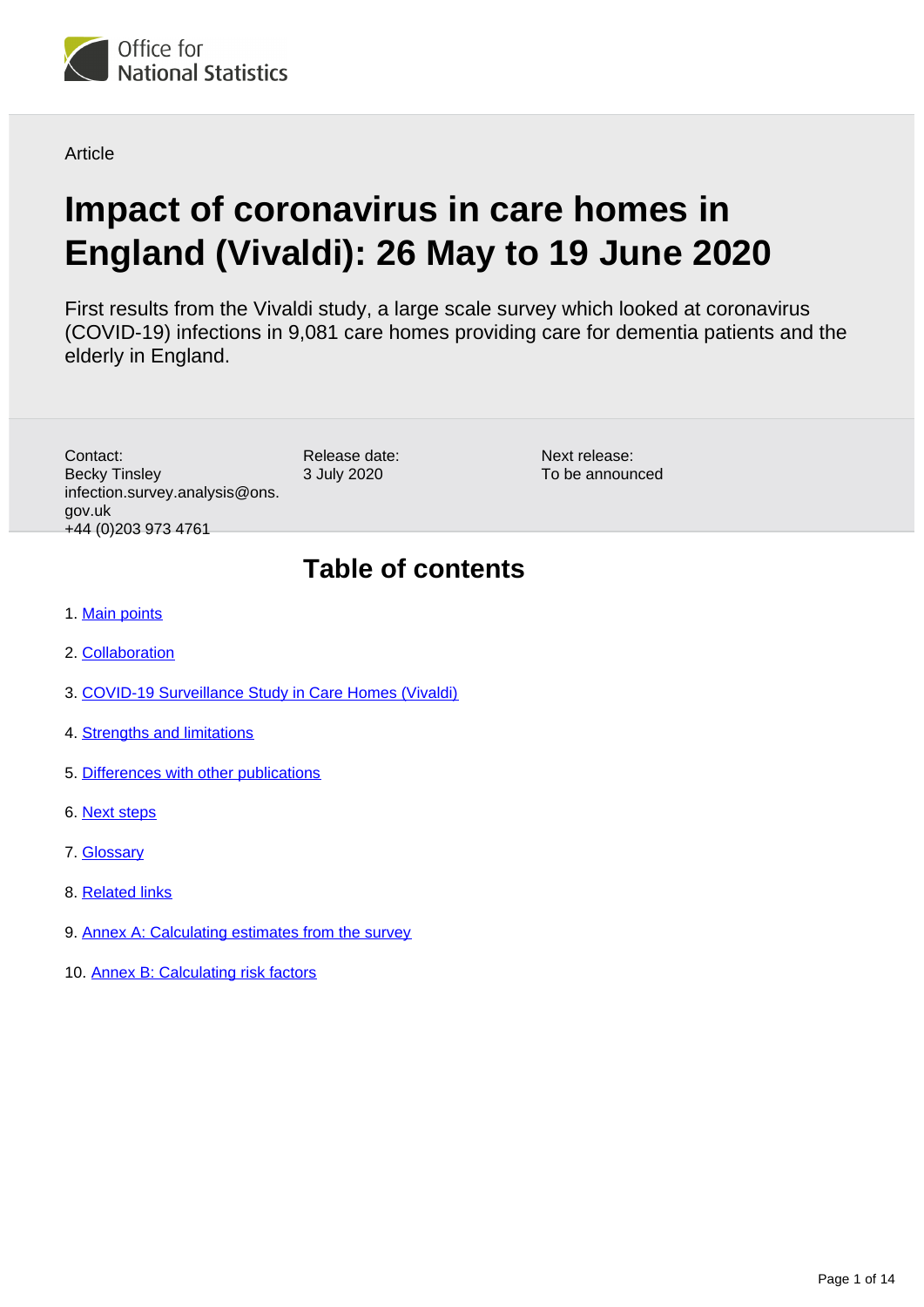## <span id="page-1-0"></span>**1 . Main points**

Between 26 May and 20 June 2020, as part of the Vivaldi project, 9,081 care homes in England (all with responsibility for providing dementia care or care for older residents (65 years and over)) were surveyed to collect information on their staff, residents and each setting to help understand the impact of the coronavirus (COVID-19) in these care homes and inform the public health response; 5,126 (56%) care homes responded to the survey.

We estimate that across the 9,081 care homes in the study there are 293,301 residents (95% [confidence interval](https://www.ons.gov.uk/methodology/methodologytopicsandstatisticalconcepts/uncertaintyandhowwemeasureit#confidence-interval): 293,168 to 293,434) and 441,498 staff<sup>1</sup> (95% confidence interval: 441,240 to 441,756). These estimates were produced by weighting the actual responses to take account of the care homes who did not respond to the survey.

Across the care homes that reported at least one confirmed case of coronavirus, we estimate that 56% (95% confidence interval: 55% to 56%) reported at least one confirmed case of coronavirus (staff or resident).

Across the care homes that reported at least one case of coronavirus, we estimate that 20% of residents tested positive for COVID-19 (95% confidence interval: 19% to 21%), as reported by care home managers, since the start of the pandemic.

Across the care homes that reported at least one confirmed case of coronavirus, we estimate that 7% of staff tested positive for COVID-19 (95% confidence interval: 6% to 8%), as reported by care home managers, since the start of the pandemic.

These emerging findings reveal some common factors in care homes with higher levels of infections amongst residents.

These include prevalence of infection in staff, some care home practices such as more frequent use of bank or agency nurses or carers, and some regional differences (such as higher infection levels within care homes in London and the West Midlands). There is some evidence that in care homes where staff receive sick pay, there are lower levels of infection in residents.

Findings also include some common factors in care homes with higher levels of infection amongst staff. These include prevalence of infection in residents (although this is weaker than the effect of staff infection on residents), some care home practices (such as more frequent use of bank or agency nurses or carers, and care homes employing staff who work across multiple sites) and some regional differences (such as higher infection levels within care homes in the North East and Yorkshire and the Humber). However regional differences may be affected by different patterns of testing in staff and residents over time.

Care home managers were asked to report the total number of confirmed cases of infection in their staff and residents since the start of the pandemic, which may exclude anyone who had COVID-19 but had not been tested at the time of reporting. Estimates are therefore likely to underestimate the proportion of staff and residents who were infected. Future publications will incorporate data from the results of swabs taken during the whole care home testing programme. This will help to address some of the limitations described in this article.

### **Statistician's comment**

"These are the first results from the Vivaldi study, a large-scale survey which looked specifically at infections in care homes which provide care for people with dementia and older people across England. From this we've estimated that over half of these care homes have had at least one confirmed case of COVID-19 amongst their staff and residents.

"Future work will include more detailed analysis and will incorporate COVID-19 test results from the whole care home testing programme."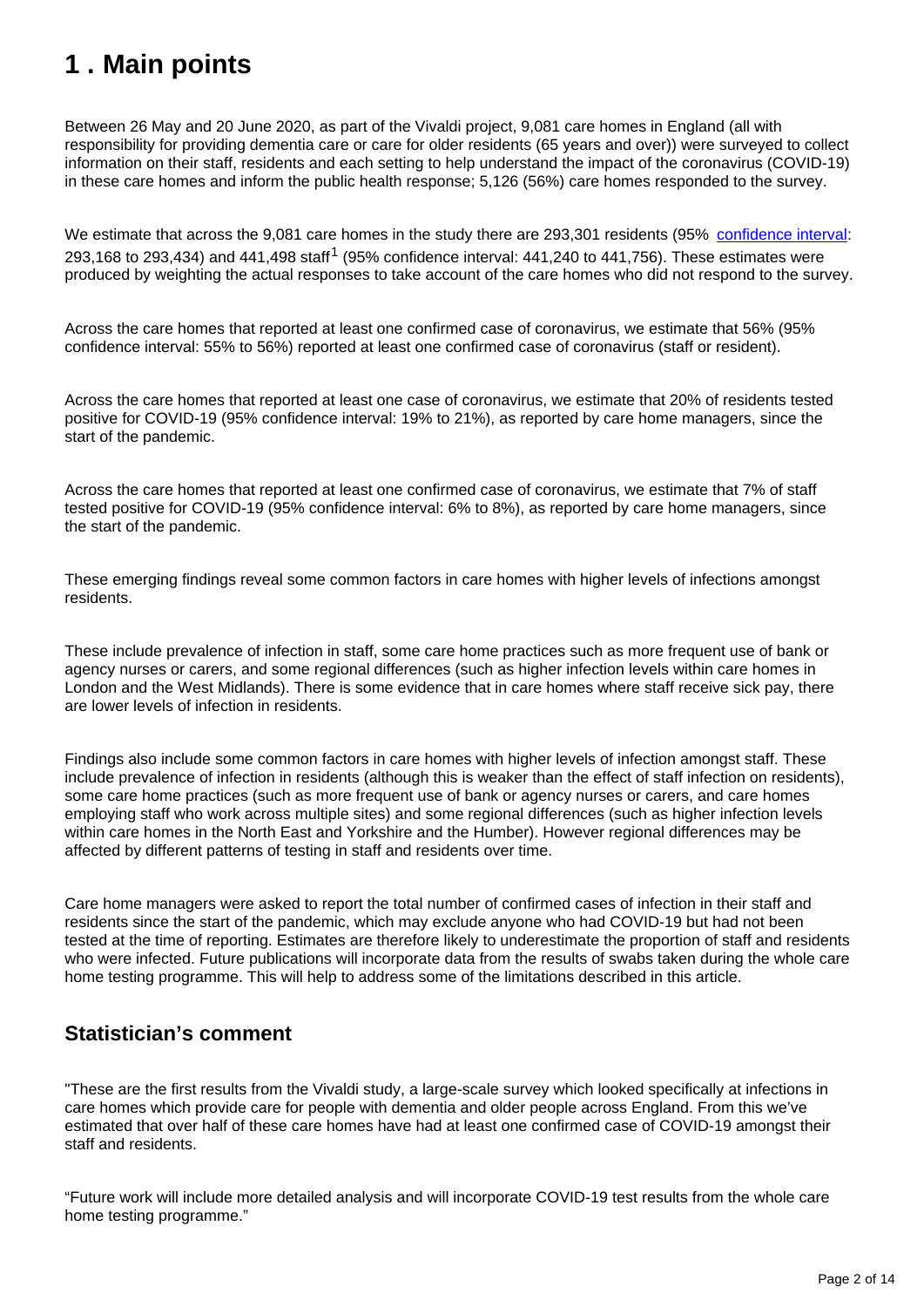#### **Notes for: Main points**

1. This includes all staff who work in care homes, including roles such as cleaning, catering and admin.

## <span id="page-2-0"></span>**2 . Collaboration**

The results from the COVID-19 Surveillance Study in Care Homes were produced by the Office for National Statistics (ONS), in partnership with the Department of Health and Social Care, IPSOS-MORI, University College London and Public Health England, powered by NHS Foundry.

## <span id="page-2-1"></span>**3 . COVID-19 Surveillance Study in Care Homes (Vivaldi)**

This study was commissioned by the Department of Health and Social Care, and aims to measure the prevalence of the coronavirus (COVID-19) in care homes and the use of disease control measures in each setting. This will inform decisions around the best approach to care home testing in the future. Information on the use of disease control measures will help local public health teams provide effective guidance to care homes.

#### **More about coronavirus**

- Find the latest on *coronavirus (COVID-19)* in the UK.
- All ONS analysis, summarised in our [coronavirus roundup.](https://www.ons.gov.uk/peoplepopulationandcommunity/healthandsocialcare/conditionsanddiseases/articles/coronaviruscovid19roundup/latest)
- View [all coronavirus data.](https://www.ons.gov.uk/peoplepopulationandcommunity/healthandsocialcare/conditionsanddiseases/datalist)
- Find out how we are [working safely during the pandemic](https://www.ons.gov.uk/news/statementsandletters/ensuringyoursafetyduringcovid19).

## **The data being collected**

The Vivaldi study covers 9,081 care homes in England, which cater for dementia and those aged over 65 years. These care homes were part of the *[whole care home testing programme](https://www.gov.uk/government/news/government-launches-new-portal-for-care-homes-to-arrange-coronavirus-testing)*, through which staff and residents are provided with throat and nose swabs (administered by staff) to test whether they currently have the virus.

It is important to note that the focus of this study is homes that provide care to older residents and those with dementia, and not all care homes. Overall, there are currently 15,000 care homes that are regulated by the Care Quality Commission (CQC) in England and who cover different aspects of care, such as convalescent care, palliative care and disability care. This study is therefore not directly comparable with the [Deaths involving COVID-](https://www.ons.gov.uk/peoplepopulationandcommunity/birthsdeathsandmarriages/deaths/articles/deathsinvolvingcovid19inthecaresectorenglandandwales/deathsoccurringupto1may2020andregisteredupto9may2020provisional)[19 in the care sector](https://www.ons.gov.uk/peoplepopulationandcommunity/birthsdeathsandmarriages/deaths/articles/deathsinvolvingcovid19inthecaresectorenglandandwales/deathsoccurringupto1may2020andregisteredupto9may2020provisional) publication, which covers all 15,000 care homes in England and also covers Wales.

In addition to testing all staff and residents for the virus, a survey of the 9,081 care homes was conducted by IPSOS-MORI. This 20 to 30 minute telephone interview with all care home managers was designed to collect information on: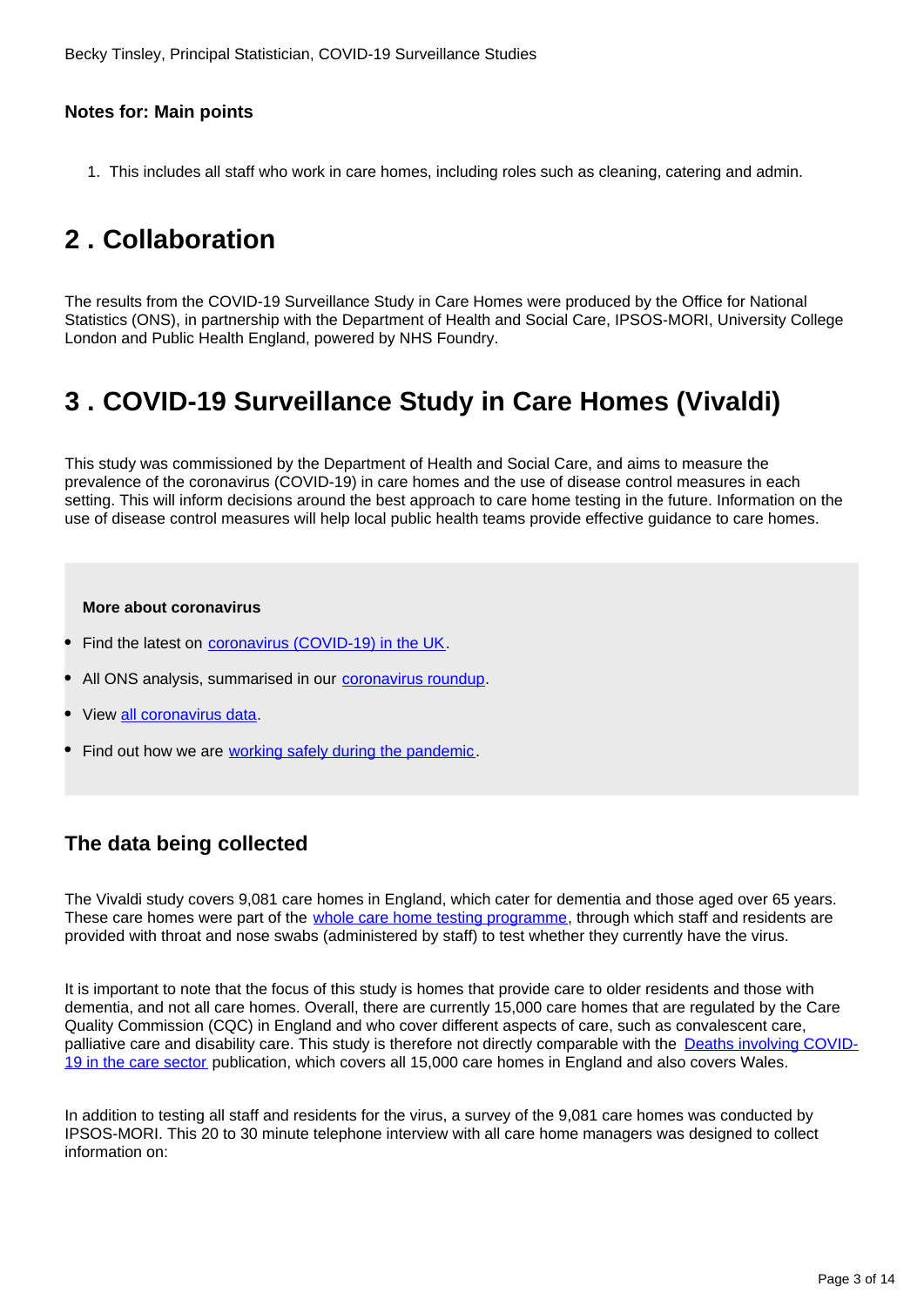- the number of staff and residents in each care home
- care home characteristics
- the period prevalence of infection among staff and residents by care home
- information on the use of disease control measures by care homes

The survey attempted to obtain a response from all 9,081 care homes, no sampling was involved.

The survey was conducted over a four-week period, from 26 May to 19 June 2020. Of the 9,081 care homes, 56% (5,126) responded.

## **Analysing the data**

The results from this article focus only on the results obtained from the telephone interviews with care home managers, and have not yet been linked to swab results from staff and residents tested through the whole care home testing programme. Therefore the analysis here is based upon the responses from the care home manager, rather than confirmed test results or diagnoses of COVID-19 infections.

Care home managers were asked to report on all confirmed infections, so this would be expected to include test results from whole care home testing and other sources such as Public Health England (PHE) outbreak surveillance, or testing that was undertaken in hospital. Further, these responses may have taken place before all care home staff and residents were tested, so may only relate to those who were tested because they were showing symptoms. It will therefore reflect a different infection rate than the results of the whole care home testing programme. This will be explored in future analysis.

Using the information that care home managers provided, we are able to estimate the percentage of care home residents and staff who, according to the care home manager, have been tested positive for COVID-19. The estimates are adjusted (weighted) to ensure they are representative of the total population within all 9,081 care homes. [Annex A](https://www.ons.gov.uk/peoplepopulationandcommunity/healthandsocialcare/conditionsanddiseases/articles/impactofcoronavirusincarehomesinenglandvivaldi/26mayto19june2020#annex-a-calculating-estimates-from-the-survey) provides more information on how the estimates were calculated.

### **Describing the care homes included in the study**

#### **Number of residents and staff**

We estimate that across the 9,081 care homes in the study there are 293,301 residents (95% [confidence interval](https://www.ons.gov.uk/methodology/methodologytopicsandstatisticalconcepts/uncertaintyandhowwemeasureit#confidence-interval): 293,168 to 293,434) and 441,498 staff (95% confidence interval: 441,240 to 441,756). All staff working in care homes were included in this reporting so this includes those with roles such as cleaning, catering and admin.

#### **Size of care homes**

The size of care homes varies across those included in this study. Table 1 shows the number of care homes, according to the number of beds, in each size band.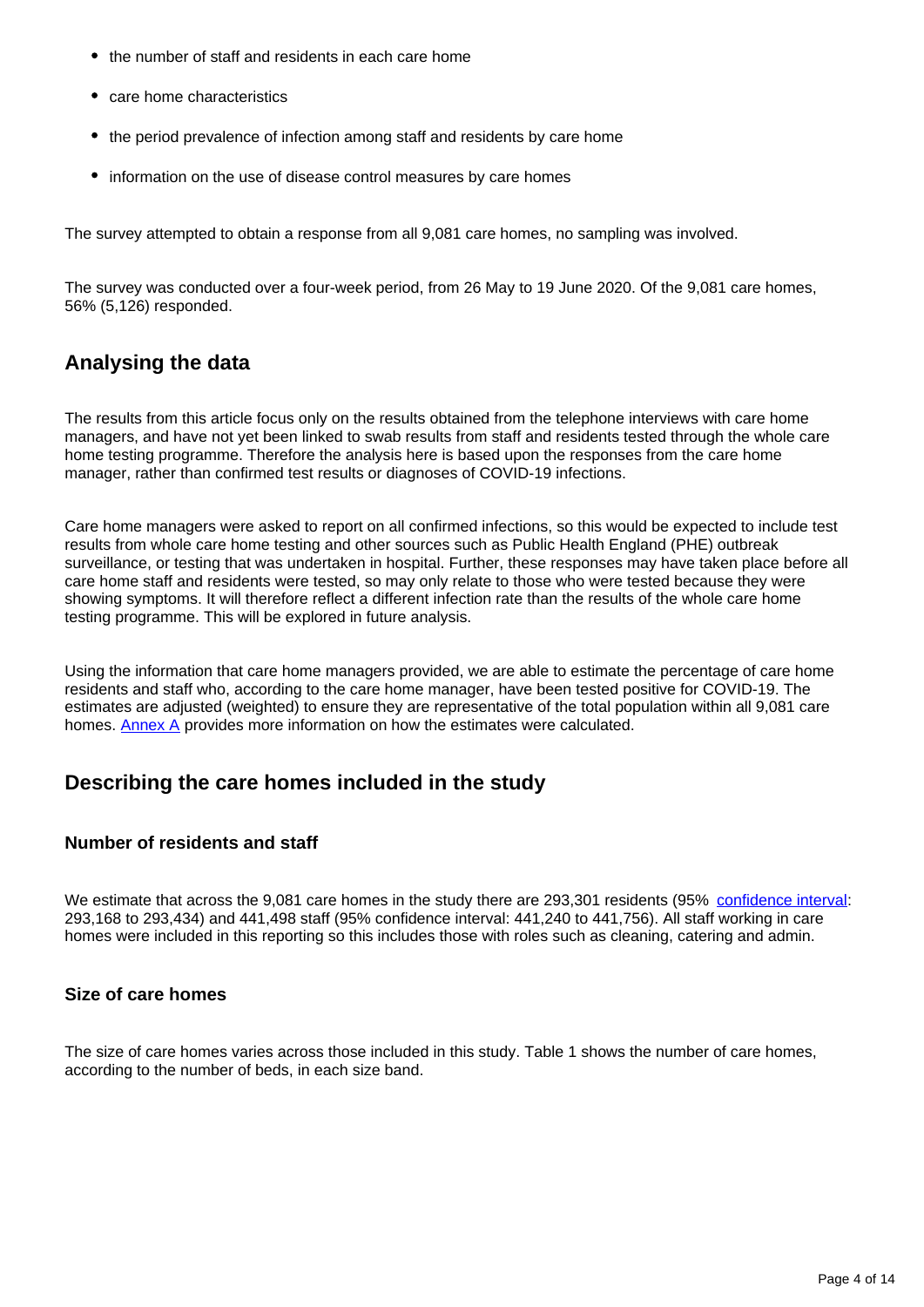#### Table 1: Number of care homes by size (number of beds)

#### **Care home size (number of beds) Number of care homes**

| $0 \text{ to } 40$ | 5196 |
|--------------------|------|
| 41 to 80           | 3390 |
| 81 to 120          | 436  |
| 121 to 160         | 43   |
| More than 160      | 16   |

Source: Office for National Statistics

#### **Staff working arrangements**

Of the 9,081 care homes included in the study, we estimate that 93% (95% confidence interval: 93% to 93%) offer sick pay to their staff, 12% (95% confidence interval: 11% to 12%) of care homes have staff who work at more than one location, and 44% (95% confidence interval: 43% to 45%) do not employ any bank or agency staff. These results were reported as the circumstances since 1 March 2020.

#### **Care home closures**

Of the 9,081 care homes included in the study, we estimate that 97% (95% confidence interval: 97% to 98%) have been closed to visitors, while 19% (95% confidence interval: 19% to 20%) have been closed to new admissions.

We estimate that 1% of care home residents were in hospital at the time of the survey.

|  |  |  |  |  | Table 2: Estimated proportion of care home characteristics and 95% confidence intervals |
|--|--|--|--|--|-----------------------------------------------------------------------------------------|
|--|--|--|--|--|-----------------------------------------------------------------------------------------|

|                                                                    | Estimated number 95% confidence<br>(proportion) | interval |              |
|--------------------------------------------------------------------|-------------------------------------------------|----------|--------------|
|                                                                    |                                                 | Lower    | <b>Upper</b> |
| Proportion of care homes offering sick pay to staff                | 92.9%                                           | 92.5%    | 93.3%        |
| Proportion of care homes closed to visitors                        | 97.2%                                           | 96.8%    | 97.6%        |
| Proportion of care homes closed to admissions                      | 19.3%                                           | 18.5%    | $20.1\%$     |
| Proportion of care home with staff at more than one location 11.5% |                                                 | 10.9%    | 12.1%        |
| Proportion of care homes with no bank or agency staff              | 44.2%                                           | 43.4%    | 45.0%        |
| Proportion of residents in hospital at the time of the survey      | 1.2%                                            | $1.0\%$  | 1.4%         |

Source: Office for National Statistics

#### **Coronavirus cases reported by care homes**

Of the 9,081 care homes included in the study, we estimate that 56% (95% Confidence Interval: 55% - 56%) reported at least one confirmed case of coronavirus (staff or resident).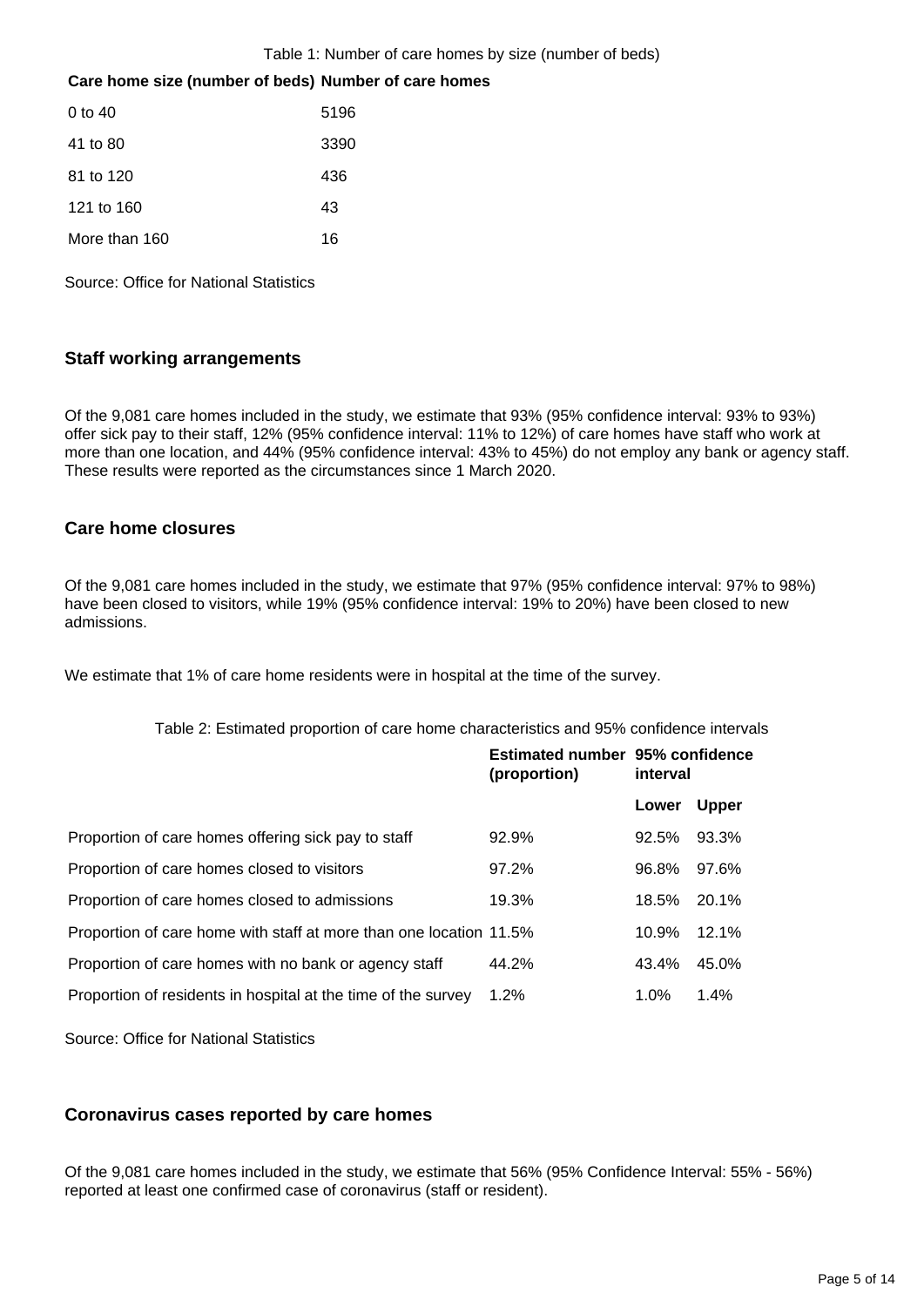Across those care homes where managers reported at least one case of coronavirus, we estimate that 20% (95% confidence interval: 19% to 21%) of residents in the care homes have tested positive for COVID-19, while 7% (95% confidence interval: 6% to 8%) of staff tested positive, as reported by care home managers, since the start of the pandemic. The level of infections seen in care home residents could be affected by pre-existing underlying health conditions, which are likely to be more prevalent among care home residents.

Across all 9,081 care homes, we estimate that 11% (95% confidence interval: 10% to 11%) of residents have tested positive for COVID-19, while 4% (95% confidence interval: 4% to 4%) of staff tested positive.

Care home managers were also asked how many residents had died having contracted COVID-19. We estimate this to be 15,606 deaths (95% confidence interval: 15,566 to 15,647).

This will differ to the number of deaths reported in the **Deaths involving COVID-19 in the care sector** publication because of differences in reporting periods, care home coverage and information source. For more information please refer to the **Differences with other publications** section and a **blog** we have released on care homes outlining the differences in the data.

Table 3: Estimated proportion of coronavirus cases reported by care homes, with 95% confidence intervals

|                                                                                                                         | <b>Estimated</b><br>proportion<br>(number) | 95%<br>confidence<br>interval |         |
|-------------------------------------------------------------------------------------------------------------------------|--------------------------------------------|-------------------------------|---------|
|                                                                                                                         |                                            | <b>Lower Upper</b>            |         |
| Proportion of care homes with at least one case of coronavirus (staff or resident)                                      | 55.6%                                      | 54.8% 56.4%                   |         |
| Proportion of care home residents testing positive for COIVD-19, in care homes<br>with at least one case of coronavirus | 19.9%                                      | 18.5% 21.3%                   |         |
| Proportion of care home residents testing positive for COVID-19 across all 9,081<br>care homes                          | 10.7%                                      | 10.1% 11.3%                   |         |
| Proportion of care home staff testing positive for COIVD-19, in care homes with<br>at least one case of coronavirus     | $6.9\%$                                    | 5.9% 7.9%                     |         |
| Proportion of care home staff testing positive for COVID-19 across all 9,081 care 4.0%<br>homes                         |                                            | $3.6\%$                       | $4.4\%$ |

Source: Office for National Statistics

### **Factors affecting the risk of infection in care homes**

Using the information collected by the survey, we are able to analyse which different factors may explain higher or lower levels of infection seen in care homes. [Annex B](https://www.ons.gov.uk/peoplepopulationandcommunity/healthandsocialcare/conditionsanddiseases/articles/impactofcoronavirusincarehomesinenglandvivaldi/26mayto19june2020#annex-b-calculating-risk-factors) provides more information about how these risk factors were identified. Here, we describe some of the main risk factors affecting the likelihood of infection in both residents and staff.

The forest plots in this section show a visual representation of the change in likelihood for these different factors when compared with a baseline category. When a factor has an [odds ratio](https://www.ons.gov.uk/peoplepopulationandcommunity/healthandsocialcare/conditionsanddiseases/articles/impactofcoronavirusincarehomesinenglandvivaldi/26mayto19june2020#glossary) of 1, this means that there is neither an increase nor a decrease in the likelihood of infection compared with the baseline. An odds ratio of higher than 1 means that there is an increased likelihood of infection compared with the baseline. An odds ratio of lower than 1 means that there is a reduced likelihood of infection compared with the baseline.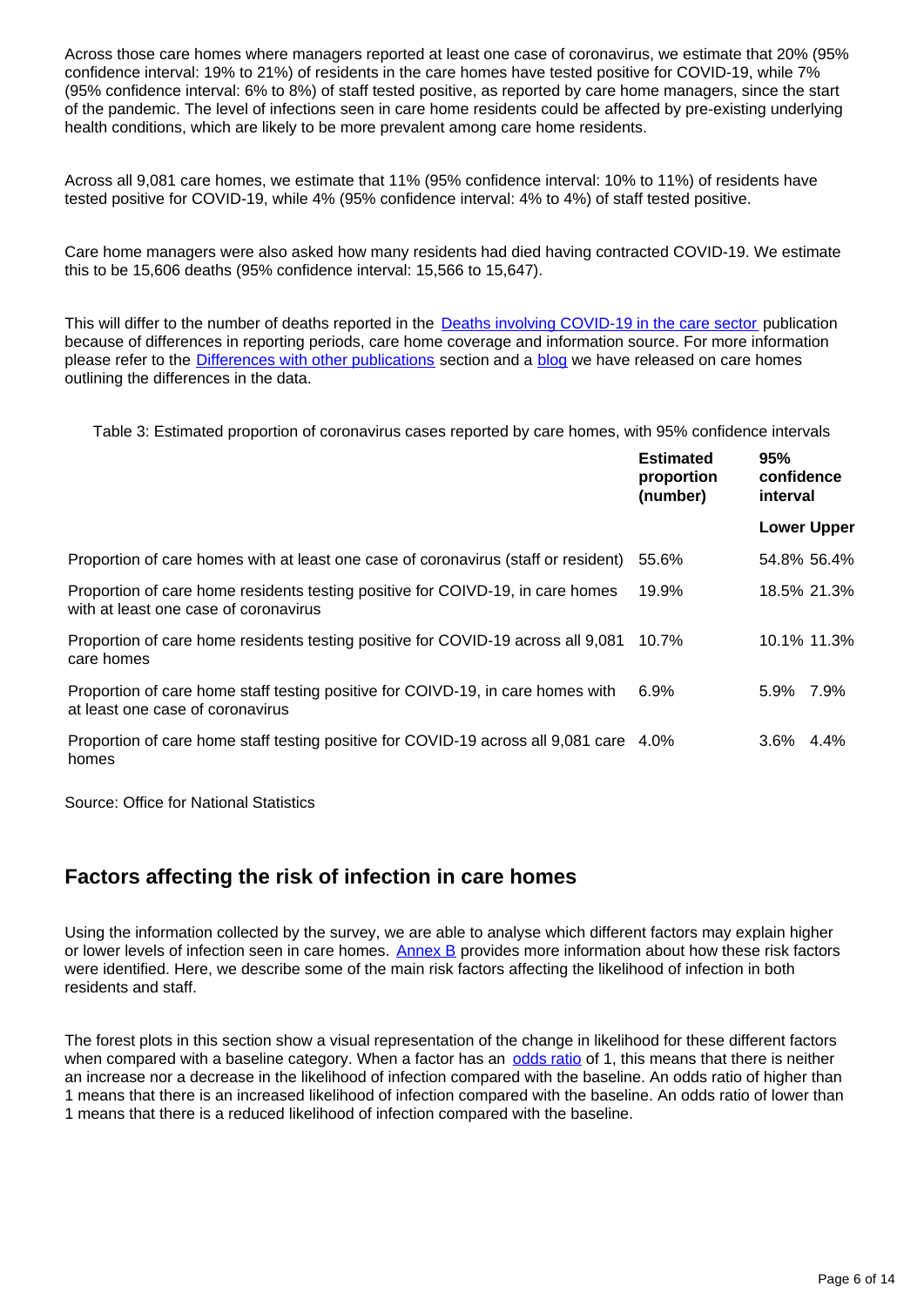## **Care home residents**

The following factors were found to increase the risk of infection in care home residents from the multivariable analysis:

- the number of infected staff members: for each additional member of infected staff working at the care home, the odds of infection for residents increase by 11% (95% confidence interval: 10% to 11%)
- the number of bank or agency nurses or carers employed by the care home: care homes using bank or agency nurses or carers most days or every day are more likely to have more cases in residents (odds ratio 1.58, 95% confidence interval: 1.50 to 1.65), compared with those care homes who never use bank or agency staff
- some regional differences: for this analysis, the level of infection was compared with the level observed in London; this analysis showed that residents who were at care homes in most regions had a lower chance of infection than those at care homes in London
- the only exception to this was for care homes in the West Midlands, where the odds of infection for residents were increased by 9% compared with London (95% confidence interval: 0% to 17%), this regional effect is likely to exist due to other factors, associated with region, which we have not yet incorporated into the models

Conversely, care homes in which staff receive sick pay are less likely to have cases of coronavirus in residents (odds ratio 0.82 to 0.93, 95% confidence interval: 7% to 18%), compared with those care homes where staff do not receive sick pay.

There are other factors that explain the level of infection seen in care homes, but they are not as strong as those reported here.

#### **Figure 1: Odds of COVID-19 infection in care home residents by staff infection, region, use of bank or agency nursing staff, and staff working at other locations**

#### **Notes**

1. Estimated odds ratios are adjusted for care home size, closure status for new resident admissions, timing of closure to visitors, use of other bank or agency staff, Index of Multiple Deprivation, number of care homes in provider group, whether the care home pays sick pay, care home cleaning level, staff training level, PPE usage, and frequency of staff caring for both COVID-19 and non-COVID-19 residents.

#### [Download the data](https://www.ons.gov.uk/visualisations/dvc884/residents/datadownload.xlsx)

#### **Care home staff**

The following factors were found to increase the chance of infection in care home staff: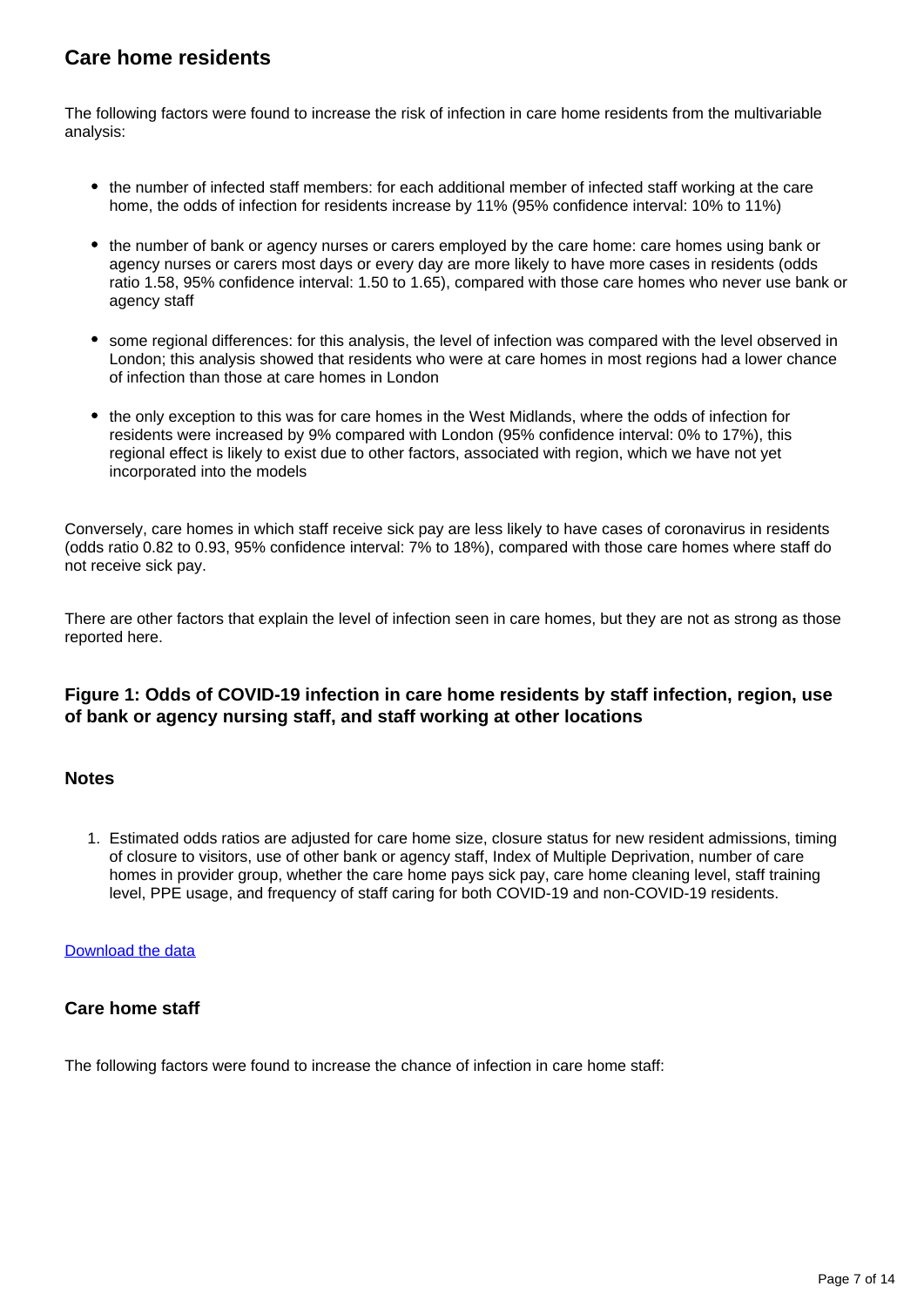- the number of infected residents: for each additional infected resident at the care home, the odds of infection for staff increase by 4% (95% confidence interval: 4% to 4%); this relationship is not as strong as the chance of infection for residents when staff are infected
- the number of bank or agency nurses or carers employed by the care home: care homes using bank or agency nurses or carers most or every day increase the odds of infection in staff (odds ratio 1.81, 95% confidence interval: 1.77 to 2.00), compared with those care homes not using bank or agency staff
- staff who regularly work elsewhere: care homes where staff regularly work elsewhere (most or every day) increase the odds of infection in staff (odds ratio 2.40, 95% confidence interval: 1.92 to 3.00) compared with those care homes who have staff who never work elsewhere
- some regional areas: for this analysis, the level of infection was compared with the levels observed in London, This shows a different picture to the chance of infection for residents; this analysis showed that staff who were at care homes in all regions outside of London had a higher odds of infection than those at care homes in London
- the regions with the most increased odds of infection for staff were the North East (odds ratio 3.86, 95% confidence interval: 3.38 to 4.41) and Yorkshire and The Humber (odds ratio 2.88, 95% confidence interval: 2.54 to 3.28); this regional effect is likely to exist because of other factors, associated with region, which we have not yet incorporated into the models

#### **Figure 2: Odds of COVID-19 infection in care home staff by resident infection, region, use of bank or agency nursing staff, and staff working at other locations.**

#### **Notes:**

1. Estimated odds ratios are adjusted for care home size, closure status for new resident admissions, timing of closure to visitors, use of other bank or agency staff, Index of Multiple Deprivation, number of care homes in provider group, whether the care home pays sick pay, care home cleaning level, staff training level, PPE usage, and frequency of staff caring for both COVID-19 and non-COVID-19 residents.

#### [Download the data](https://www.ons.gov.uk/visualisations/dvc884/staff/datadownload.xlsx)

## <span id="page-7-0"></span>**4 . Strengths and limitations**

A total of 9,081 care homes were invited to participate in this study, based on their selection into the whole care home testing programme (LaingBuisson, 2020<sup>1</sup>). This is a census of care homes providing dementia care and care for the older people.

The response rate of care homes to the survey was 56% (5,126). This is a good response rate for a voluntary survey, when compared with response rates obtained from other voluntary surveys.

Table 4 shows the response rates by size of care home (number of beds). This indicates that the survey results are representative of all sizes of care homes in the sample.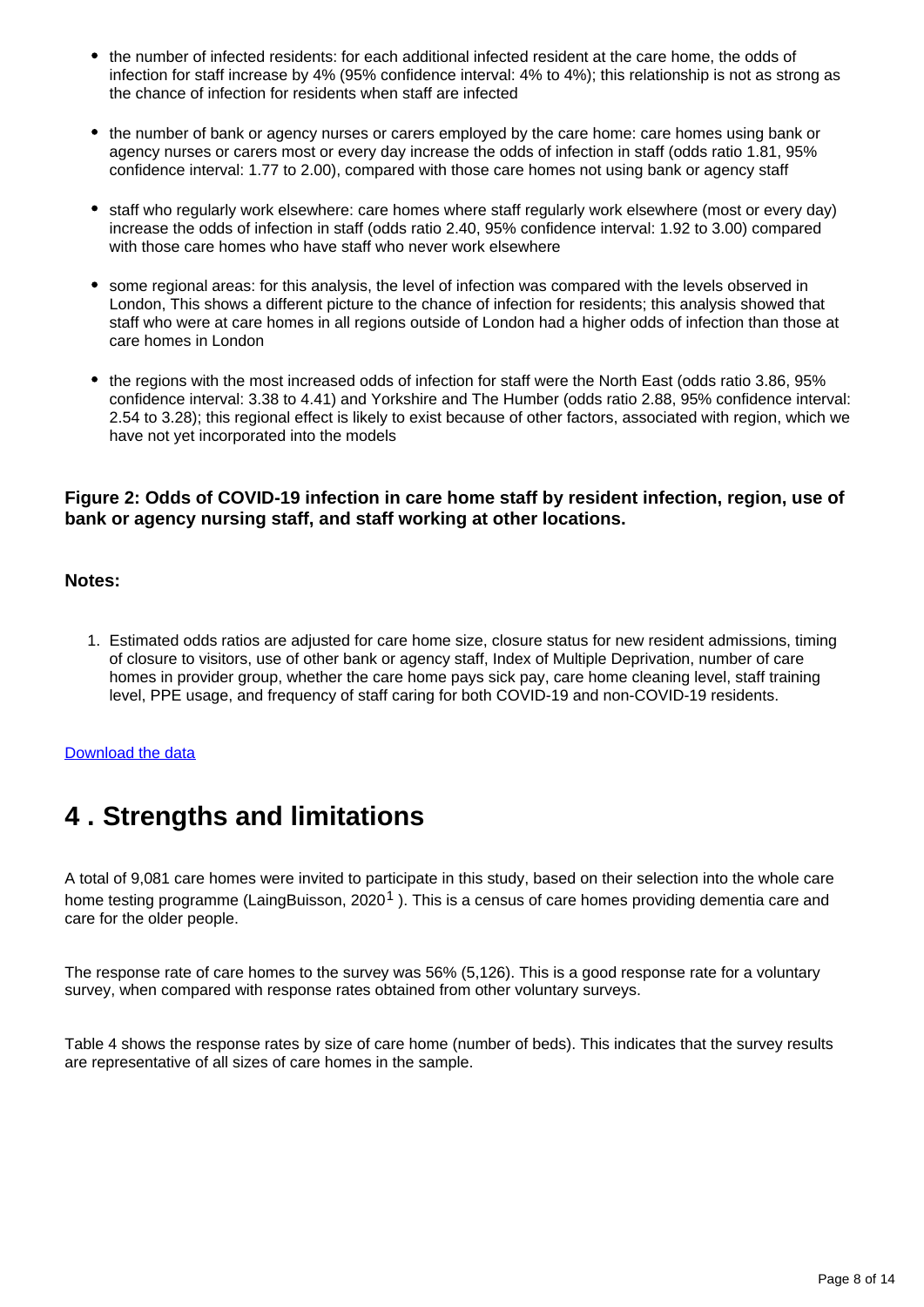Table 4: Response rates by size of care home (number of beds)

#### **Care home size (number of beds) Response rate**

| 0 to 40       | 56% |
|---------------|-----|
| 41 to 80      | 58% |
| 81 to 120     | 57% |
| 121 to 160    | 65% |
| More than 160 | 50% |

Source: Office for National Statistics

We have also examined the response rates of care homes by local authority (LA). Although there is some regional variation, response rates are good. Some LAs have very small numbers of care homes. Overall, these results do not indicate any particular regional patterns or suggest any geographical bias within the results.

### **Uncertainty in these data**

The estimates presented in this bulletin contain *[uncertainty](https://www.ons.gov.uk/methodology/methodologytopicsandstatisticalconcepts/uncertaintyandhowwemeasureit)*. There are many sources of uncertainty, but the main sources in the information presented include each of the following.

#### **Quality of data collected in the questionnaire**

As in any survey, some data can be incorrect or missing. For example, participants and interviewers sometimes misinterpret questions or skip them by accident, and these results were reliant on care home managers recalling information on behalf of their residents and staff, and recalling events in the past. (The reference period for the study was "since 1 March 2020" and the survey took place between 26 May and 20 June 2020.)

To minimise the impact of this, we clean the data, editing or removing things that are clearly incorrect. Because the survey was via telephone, and care home managers were extremely knowledgeable and responsive there is very little inconsistency in the data and limited editing was required. There were some missing responses, but this was minimal and no imputation was necessary.

Two topics were added midway through the survey. One was to ask questions about residents who had returned from hospital, and the other was to ask about whether the whole care home testing had taken place and on what date. Analysis involving these questions will take the reduced sample size into account.

The survey collection used a reference period rather than a point in time. Therefore, some of the responses will refer to a total number of incidences over that time period (for instance, number of positive cases). The estimates and modelling assume that any associations during that time period are negligible, whereas in reality there may be some causal effects – for instance, a number of positive infections at the beginning of the period may have led to actions taken within the care home such as additional preventative measures, which in turn reduced the likelihood of additional positive infections. This effect could potentially distort the relationships we report.

#### **Non-response bias**

The results presented in this report are based on the 56% of care homes who responded to the survey. To ensure that they are representative of all care homes in the study, the results are based on weighted data, or used weighting factors in their calculation, to account for those who have not responded to the survey.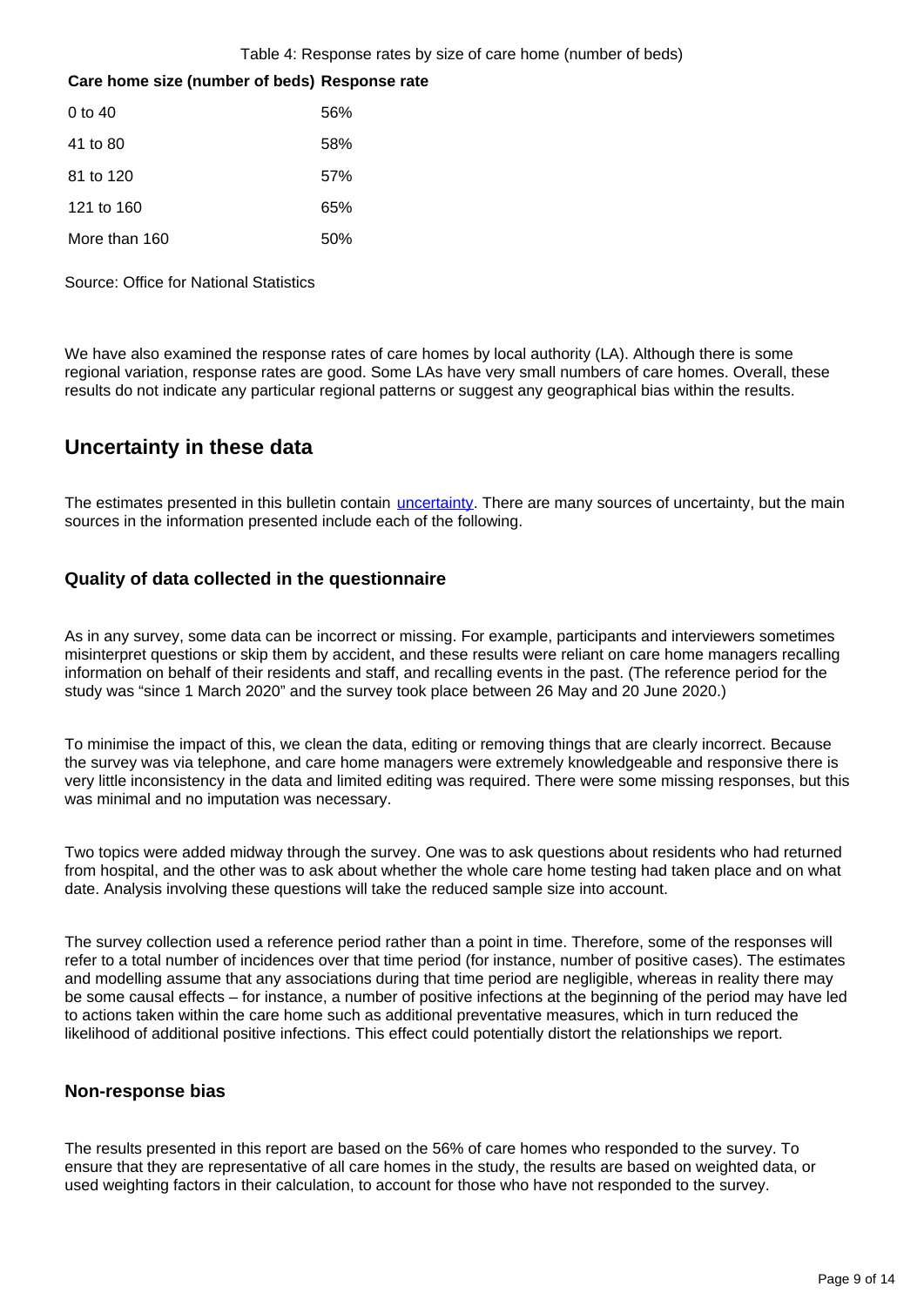We apply weighting to ensure the responding sample is representative of all 9,081 care homes in terms of size, deprivation of local area, and provider.  $\Delta n$  describes this process on more detail.

#### **Notes for: Strengths and limitations**

1. LaingBuisson provided the data to produce the sampling frame. This ensured consistency with the whole care home testing programme. CareSearch, LaingBuisson (2020).

## <span id="page-9-0"></span>**5 . Differences with other publications**

### **COVID-19 Infection Survey**

In partnership with others, the Office for National Statistics (ONS) is conducting a pilot of the COVID-19 Infection **[Survey](https://www.ons.gov.uk/peoplepopulationandcommunity/healthandsocialcare/conditionsanddiseases/bulletins/coronaviruscovid19infectionsurveypilot/latest)**.

To date, over 32,000 people in England have enrolled in the survey, with plans to extend this to over 300,000 over the next 12 months and look to cover people from all four UK nations. All individuals aged two years and over in sampled households are invited to provide nose and throat swabs for testing. Adults aged 16 years or older were also asked to give a sample of blood to test for antibodies to COVID-19 from around 10% of enrolled households.

Care homes are not classified as households, and are therefore not sampled by ONS surveys of private households. This means care home residents are not sampled by the COVID-19 Infection Survey, and are not represented in the published results. However, staff who work in care homes are residents of private households, and may also be sampled by the Infection Survey.

This means that there may be double-counting in the estimates of those testing positive in both studies. It is important therefore no inferences are made about the infection rates of private households and care homes by adding the statistics from the separate studies together. Further work will be done to consider how this may be improved.

### **Deaths involving COVID-19 in the care sector**

There are a number of differences between the death figures reported here and those reported in the Deaths [involving COVID-19 in the care sector](https://www.ons.gov.uk/peoplepopulationandcommunity/birthsdeathsandmarriages/deaths/articles/deathsinvolvingcovid19inthecaresectorenglandandwales/deathsoccurringupto1may2020andregisteredupto9may2020provisional) publication, these are outlined in this section.

#### **Definition of care home resident**

- The "Deaths involving COVID-19 in the care sector" publication describes deaths involving COVID-19 in England and Wales; the term "care home residents" used in this article refers to all deaths where either the death occurred in a care home, or the death occurred elsewhere but the place of residence of the deceased was recorded as a care home.
- This is different from the term "care home residents" in the Vivaldi study described in this article, which refers only to those resident in a sub-sector of care homes (those providing dementia care or care for older people) at the time that the survey was taken; the Vivaldi study also only covers care homes in England.

#### **Reporting periods**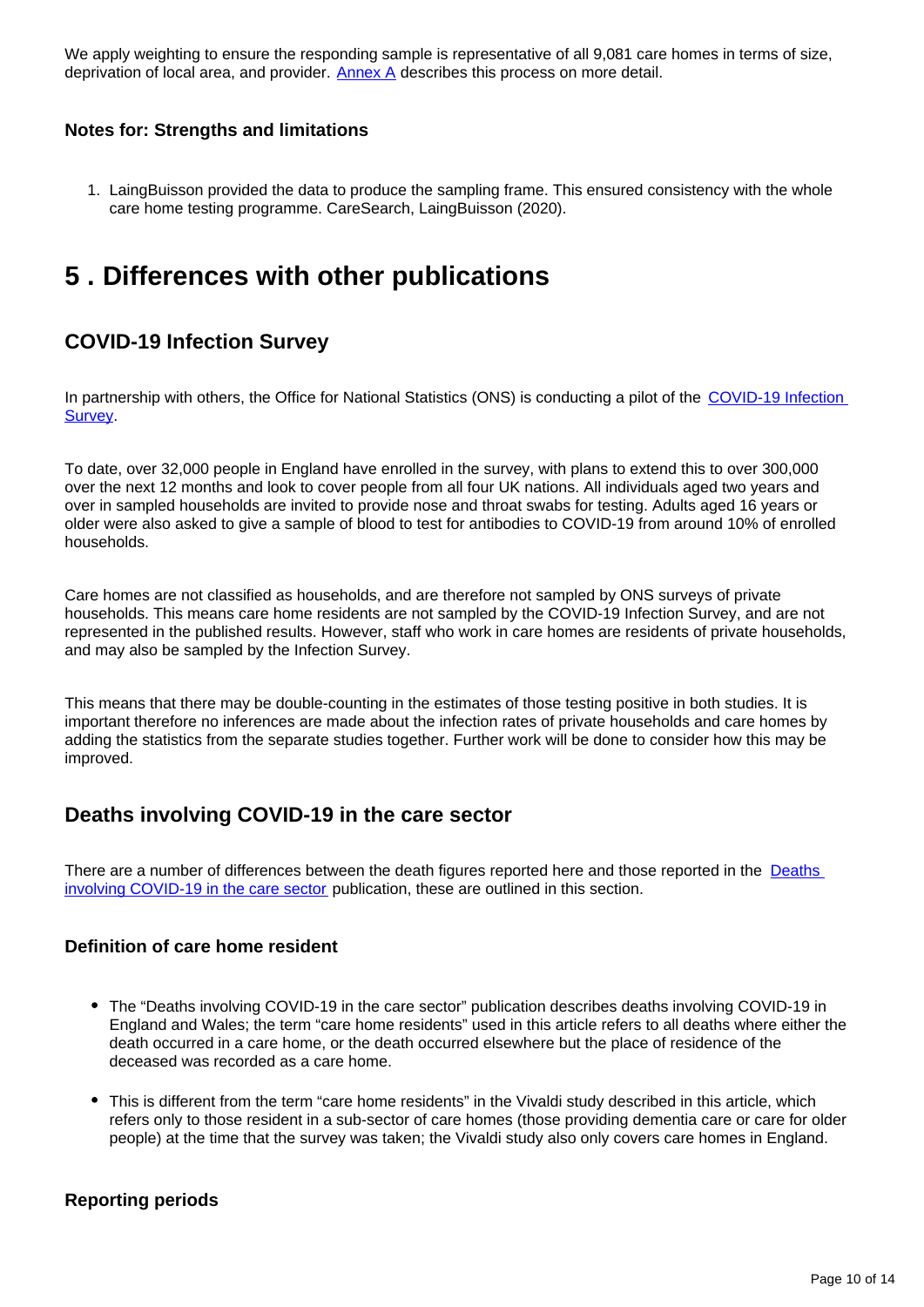- The "Deaths involving COVID-19 in the care sector" publication includes provisional deaths data occurring up to 12 June 2020 and registered up to 20 June 2020.
- The reference period for the Vivaldi study was "since 1 March 2020", and the survey took place between 26 May and 20 June 2020.

#### **Coverage of care homes**

- The "Deaths involving COVID-19 in the care sector" publication includes provisional deaths data occurring from 2 March 2020 up to 12 June 2020 and registered up to 20 June 2020
- The reference period for the Vivaldi study was "since 1 March 2020", and the survey took place between 26 May and 20 June 2020.

#### **Source of information**

- Data in the "Deaths involving COVID-19 in the care sector" publication are based on death occurrence (date of death), not date of registration and are obtained from details collected when deaths are certified and registered; more information can be found in the [Mortality statistics in England and Wales QMI.](https://www.ons.gov.uk/peoplepopulationandcommunity/birthsdeathsandmarriages/deaths/bulletins/deathsregisteredweeklyinenglandandwalesprovisional/latest#measuring-the-data)
- Data in the Vivaldi study are based on reported information provided by the care home managers).

Therefore, caution should be applied when drawing any inferences between these two publications.

#### **Coronavirus (COVID-19) related deaths by occupation, England and Wales**

[Coronavirus \(COVID-19\) related deaths by occupation, England and Wales](https://www.ons.gov.uk/peoplepopulationandcommunity/healthandsocialcare/causesofdeath/bulletins/coronaviruscovid19relateddeathsbyoccupationenglandandwales/deathsregisteredbetween9marchand25may2020) reports on COVID-19 related deaths among health and social care workers. It does not report on the number of deaths specifically for care home staff as these are not listed separately in the [Standard Occupational Classification 2010 \(SOC 2010\),](https://www.ons.gov.uk/methodology/classificationsandstandards/standardoccupationalclassificationsoc/soc2010/soc2010volume1structureanddescriptionsofunitgroups) which was used to define occupations in this publication. Therefore comparisons should not be made between the results from the Vivaldi care home study and the publication about COVID-19 related deaths by occupation.

## <span id="page-10-0"></span>**6 . Next steps**

This article will be followed with more detailed analysis in a forthcoming publication, which will also incorporate data from the results of swabs taken during the whole care home testing programme. This will help to explain more of the variability in the models, which identify factors associated with high or low levels of infection by including variables related to individuals, such as age and sex.

### **Other studies**

This is one of a suite of surveillance studies, which are being conducted to understand how many people have the coronavirus (COVID-19), and how the virus spreads in non-household populations (such as care homes and prisons) and other settings (such as schools and hospitals). This is complementary to the [COVID-19 Infection](https://www.ons.gov.uk/peoplepopulationandcommunity/healthandsocialcare/conditionsanddiseases/bulletins/coronaviruscovid19infectionsurveypilot/latest)  [Survey](https://www.ons.gov.uk/peoplepopulationandcommunity/healthandsocialcare/conditionsanddiseases/bulletins/coronaviruscovid19infectionsurveypilot/latest), which aims to find out more about how many people in residential private households have the coronavirus in the UK.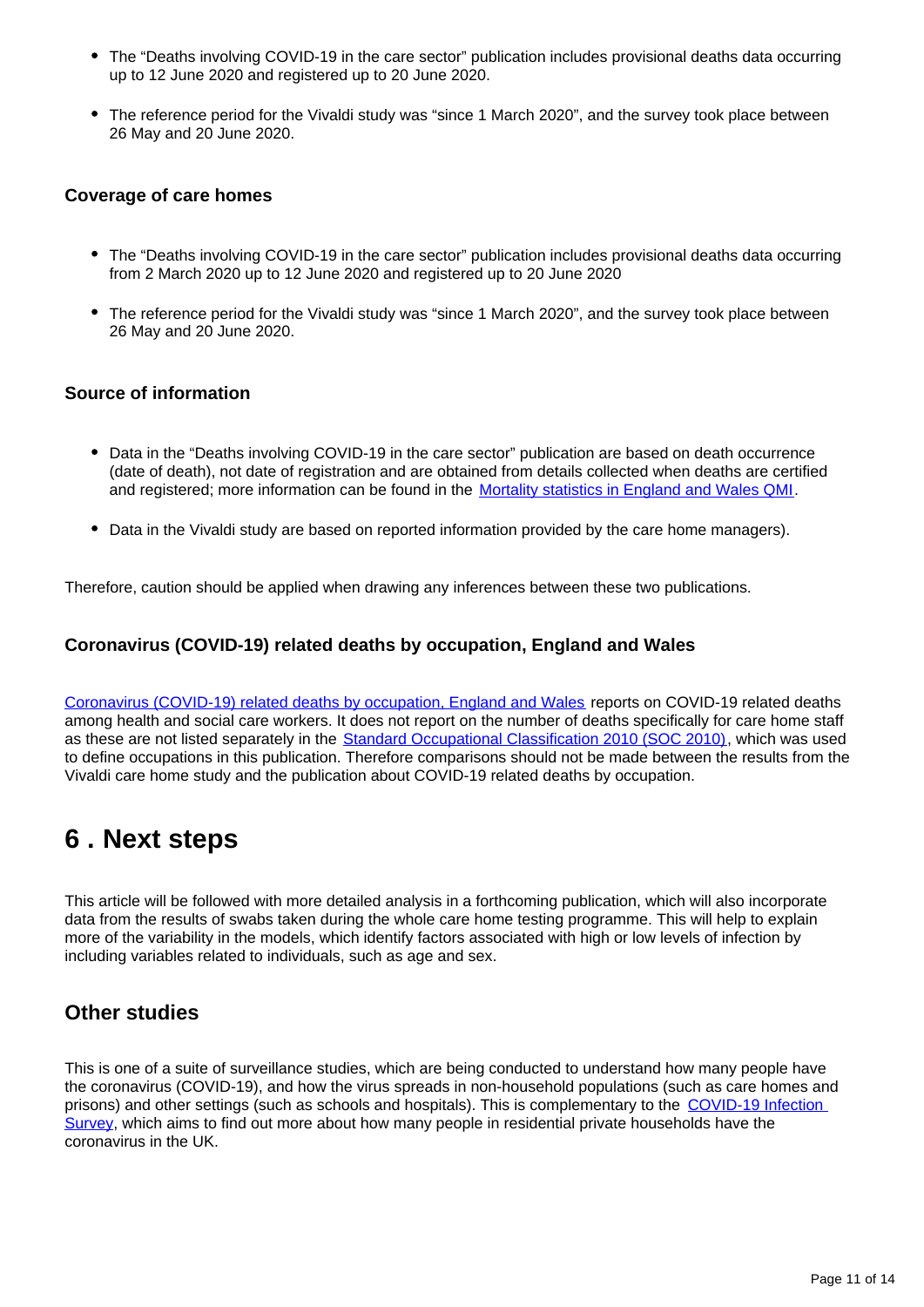The Vivaldi 2 study is a cohort study in staff and residents from over 100 care homes. This study is collecting serial blood samples and swabs to investigate the incidence and prevalence of current and past infection in this population. These results will be linked to individual-level data from residents and to information about care homes to investigate why some individuals become infected and why some care homes are more likely to have outbreaks than others.

## <span id="page-11-0"></span>**7 . Glossary**

## **Confidence interval**

A confidence interval gives an indication of the degree of uncertainty of an estimate and helps to decide how precise a sample estimate is. Confidence intervals give a range of values between which we are 95% certain that the true value lies. A wider interval indicates more uncertainty in the estimate. For more information, see our [latest methodology article on statistical uncertainty](https://www.ons.gov.uk/methodology/methodologytopicsandstatisticalconcepts/uncertaintyandhowwemeasureit).

### **Odds ratio**

An odds ratio is a measure of association between a characteristic and an outcome. The odds ratio represents the likelihood that an outcome will occur given a particular characteristic, compared with the likelihood of the outcome occurring in the absence of that characteristic. The odds ratio can be used to determine whether a particular characteristic is a risk factor for a particular outcome, and to compare the magnitude of various risk factors for that outcome.

## <span id="page-11-1"></span>**8 . Related links**

[Coronavirus \(COVID-19\) latest data and analysis](https://www.ons.gov.uk/peoplepopulationandcommunity/healthandsocialcare/conditionsanddiseases/bulletins/coronaviruscovid19infectionsurveypilot/latest)

Web page | Updated as and when data become available Latest data and analysis on the coronavirus (COVID-19) in the UK and its effect on the economy and society.

[Deaths registered weekly in England and Wales, provisional](https://www.ons.gov.uk/peoplepopulationandcommunity/birthsdeathsandmarriages/deaths/bulletins/deathsregisteredweeklyinenglandandwalesprovisional/latest)

Bulletin | Weekly

Provisional counts of the number of deaths registered in England and Wales, including deaths involving the coronavirus (COVID-19), by age, sex and region, in the latest weeks for which data are available.

[Deaths involving COVID-19 in the care sector](https://www.ons.gov.uk/peoplepopulationandcommunity/birthsdeathsandmarriages/deaths/articles/deathsinvolvingcovid19inthecaresectorenglandandwales/deathsoccurringupto1may2020andregisteredupto9may2020provisional)

Article | Released 15 May 2020

Provisional figures on deaths involving the coronavirus (COVID-19) within the care sector, in England and Wales.

#### [COVID-19 Infection Survey pilot](https://www.ons.gov.uk/peoplepopulationandcommunity/healthandsocialcare/conditionsanddiseases/bulletins/coronaviruscovid19infectionsurveypilot/latest)

Bulletin | Weekly

Initial data from the COVID-19 Infection Survey, delivered in partnership with IQVIA, Oxford University and UK Biocentre.

## <span id="page-11-2"></span>**9 . Annex A: Calculating estimates from the survey**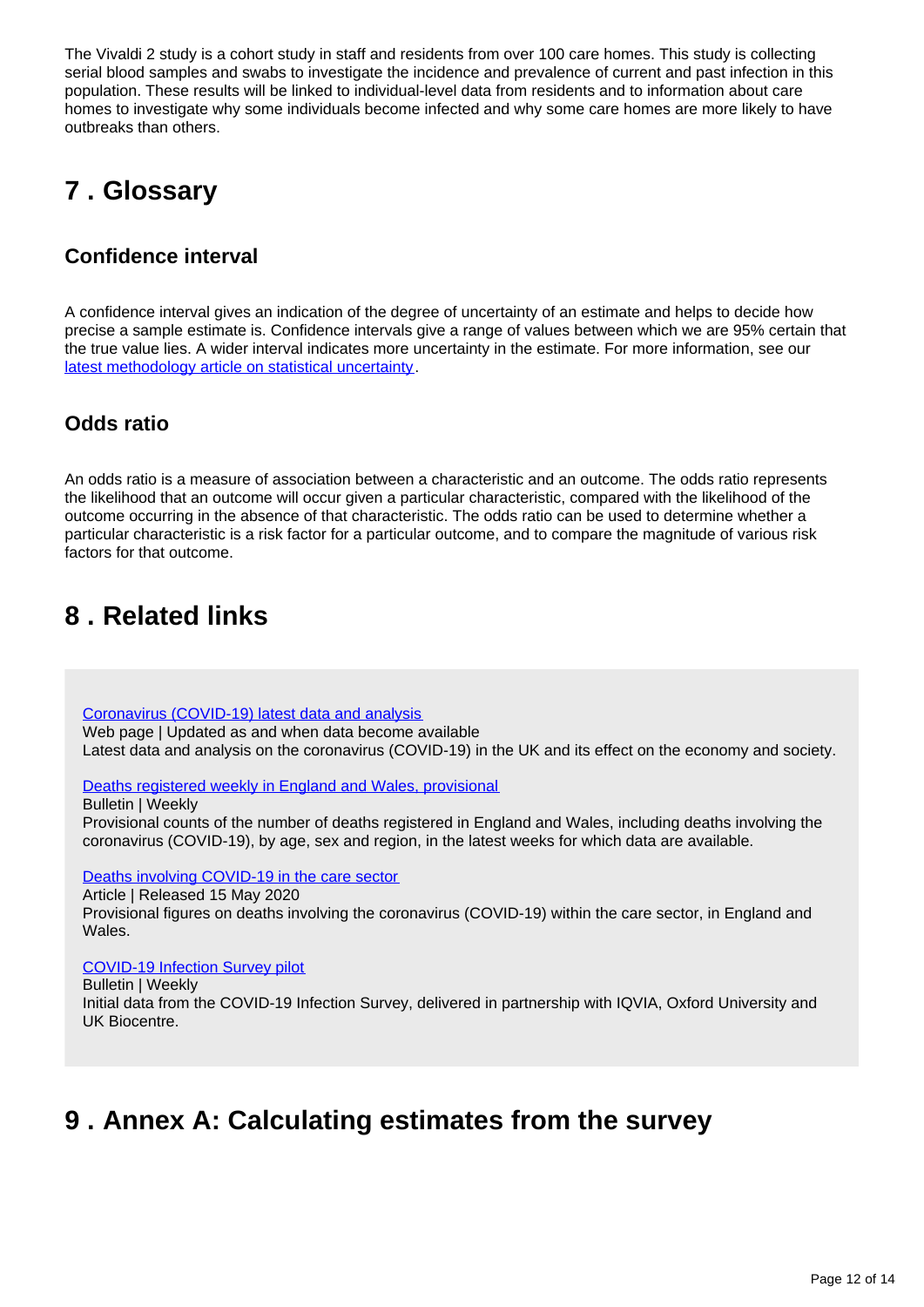## **Sample design**

All care homes that were part of the whole care home testing programme (that is, those which primarily provide dementia care or care services for those aged 65 years and over) were invited to take part in this survey; 9,081 care homes were contacted in total with 5,126 care homes responding.

Since the likelihood of care homes responding is variable based on certain characteristics of the care home, we have used weights to adjust for non-response when calculating the estimates. Characteristics of care homes identified to have an impact on response include: number of beds within the care home, deprivation of local area, and the number of care home locations run by the umbrella provider (if there is one). These characteristics were available for all the 9,081 care homes, regardless if they had responded or not.

## **Post-stratification**

Care homes have been grouped into post-strata based on combinations of the following:

# **Number of beds Index of Multiple Deprivation Number of care homes run by the provider**

| 0 to 14     | Below 20th centile |            |
|-------------|--------------------|------------|
| 15 to 29    | Above 20th centile | 2 to 9     |
| 30 to 44    |                    | 10 or more |
| 45 to 59    |                    |            |
| 60 and over |                    |            |

This results in 5 multiplied by 2 multiplied by 3 equals 30 post-strata. To ensure the non-response weights were robust, some post-strata were collapsed to achieve a minimum of 50 responding care homes in each stratum. This resulted in a total of 21 post-strata, each with a separate non-response weight adjustment contributing to the overall estimates.

## **Method for estimating proportions**

From an unweighted sample, a proportion ( $p$ ) would be estimated by  $x/n$ , where x is the number of care homes in the sample with the characteristic of interest, and  $n$  is the total number of care homes in the sample.

To produce the weighted estimates of proportions in this study we use the following calculation, where  $p_h$  refers to proportions estimated within a given post-stratum  $h, N_h$  the total number of care homes within a given poststratum  $h$ , and N the total number of care homes overall:

$$
\hat{p}_\textit{weighted} = \sum_{h=1}^H \frac{N_h}{N} \hat{p}_h
$$